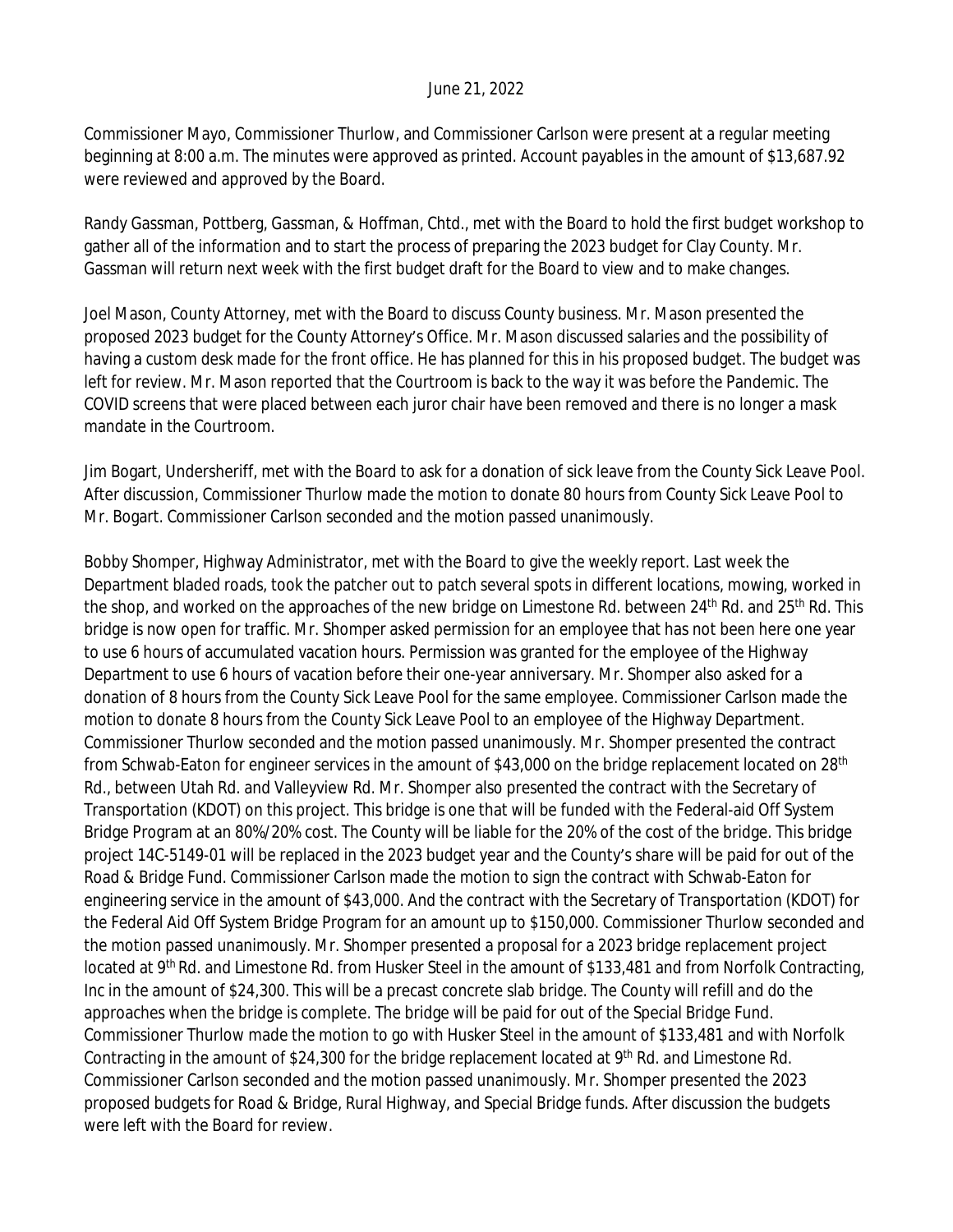Rocky Cramer, EMS Director, met with the Board to give the weekly report. Mr. Cramer stated that the Department has made 523 emergency runs and out of town transfers so far in 2022. Clifton EMS came to Clay Center as mutual aid and provided the standby at the structure fire last weekend. The Department will be holding their quarterly staff meeting this week. The repairs have been made on the damaged garage door. There will be an additional cost for they were not able to keep the second panel in the door for it was also bent and had to be replaced.

Pam Kemp, Emergency Manager, met with the Board to give the weekly report. Ms. Kemp presented the 2023 proposed budget for Emergency Manager to the Board. After discussion, the budget was left for review.

Dana Rickley, County Health Administrator, met with the Commissioners to give the weekly report. Ms. Rickley presented the 2023 proposed budget for the County Health Department and reviewed the salaries and how the job duties have changed with the pandemic. Commissioner Mayo asked questions about the salary request on the 2023 proposal and Ms. Rickley stated that she will make an adjustment and present it next week.

Alan Benninga, Sheriff, met with the Board to give the weekly report. Sheriff Benninga presented the 2023 proposed budget for the Sheriff's Department to the Board. The cost of fuel and patrol units were discussed. The 2023 proposed budget was left for review.

Madison Rogers, Clay County Conservation District Manager, met with the Board to present the 2023 proposed funding request. Annelle Chestnut, Bevin Law, Lowell Marsh, and Mike Pavel, Regional Representative also joined the meeting. Ms. Chestnut reported on the KACD Technician position and that the previous employee had transferred to a permanent NRCS Tech position and they have filled the position with a new employee as of June 1<sup>st</sup>. There are only 8 Counties in the State of Kansas that have a KACD Technician employed. With the change in the salary and an added bonus offer, they were able to fill the position fairly quickly. The district received an On Farm Trial Grant last summer that is still viable through FY 2023. It can be used for On Farm Field trials and are opportunities to demonstrate environmental and economic benefits for conservation practices that are applicable to address the highest priority water resource related issues in each County. Mr. Marsh reported that through joint efforts of the Conservation District, NRCS, and FSA there has been 9,070.41 CRP acres positively affected through 200 general contracts, and a total of \$597,938 dollars paid out. These contracts often utilize the districts seed ordering capabilities and the rental drill to fulfill requirements of their contracts. They have recently purchased a new drill so they now have 2 drills to rent out. Mr. Law reported that the district maintains a close working relationship with USD 379 to offer the conservation poster contest to the elementary students, the 4<sup>th</sup> Grade Earth Festival, the 6<sup>th</sup> Grade Environmental Education Day, and the Envirothon program for high school students. This year they have a new opportunity to work with 3<sup>rd</sup>, 4<sup>th</sup>, and 5<sup>th</sup> Graders in a summer school program. Ms. Rodgers stated that the increase in the funding requests will go towards salary, benefits, technology, and travel expenses. The Board stated that they will consider the \$52,920 that has been requested for the 2023 budget year.

Susan Mall, Register of Deeds, met with the Board to present the 2023 proposed budget for the Register of Deeds Office. Ms. Mall reported that the storage cabinets that she presented a few weeks ago have been ordered. This cabinet will be placed in the vault for the storage of the large books.

Devin Burr, President of the Tiger Shark Swim Team, met with the Board to request a donation for the swim team. Mr. Burr stated that they are very appreciative of the previous donations that the County has given to them and that they have been able to purchase some new equipment with it. This summer they have 59 kids